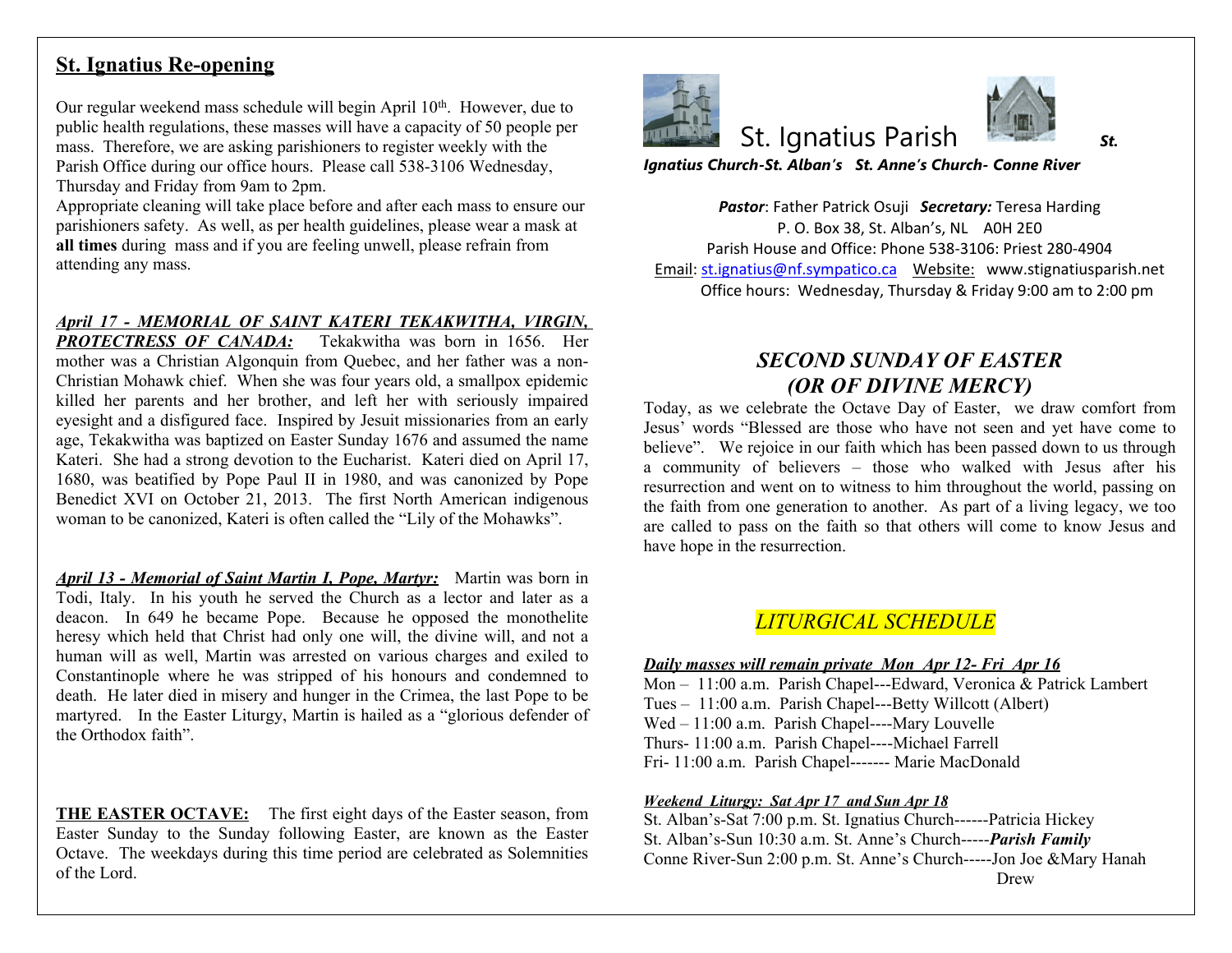# **Ministries' schedule for Weekend Masses**

| <b>DATE</b>                                         | <b>Sacristan</b> | <b>Reader</b> | <b>Eucharistic</b>    | <b>Music</b> |  |  |
|-----------------------------------------------------|------------------|---------------|-----------------------|--------------|--|--|
|                                                     |                  |               | <b>Minister</b>       |              |  |  |
| Apr 10                                              | Mary/Patsy       | Ann B         | <b>Father Patrick</b> | Recorded     |  |  |
| Apr 11                                              | Mary/Patsy       | Valerie H     | <b>Father Patrick</b> | Recorded     |  |  |
| <b>Apr</b> 17                                       | Teresa/Ann       | Monica W      | <b>Father Patrick</b> | Recorded     |  |  |
| Apr 18                                              | Teresa/Ann       | Lydia W       | <b>Father Patrick</b> | Recorded     |  |  |
| <b>Weekly Parish Income (during church closure)</b> |                  |               |                       |              |  |  |
| St. Ignatius Church                                 |                  | \$2705.00     |                       |              |  |  |
| St. Anne's Church                                   |                  | 130.00        |                       |              |  |  |
| Easter Offering                                     |                  | 994.00        |                       |              |  |  |
| Mass Stipend                                        |                  | 55.00         |                       |              |  |  |
| Diocesan Collection (Ash Wed)                       |                  | 105.00        |                       |              |  |  |
| Diocesan Collection (Holy Thurs)                    |                  | 473.00        |                       |              |  |  |
| Diocesan Collection (Good Fri)                      |                  | 380.00        |                       |              |  |  |
| Lenten Folder                                       |                  | 40.00         |                       |              |  |  |
| Parish Dues                                         |                  | 50.00         |                       |              |  |  |

**Thank you for your continued support to the parish.**

**DEVELOPMENT AND PEACE:** Share Love, Share Lent: Paschal Progression. Did you know that Development and Peace has organized a Lenten campaign every year since 1968? Keeping up with the tradition, this year's campaign, Share Love, Share Lent, invites you to a final week of family fun, communal reflection, global solidarity and prayer. Don't miss our special campaign Way of the Cross! Catch the details and contribute at www.devp.org/lent.

#### **Congratulations on your Baptism**

We welcome into our parish community Madeline Grace John, baptized on April 4th, 2021. May this sacred day bring many blessings and much happiness to you and your family.

Dear God, thank you for all creation. In the spirit of Jesus of Nazareth and all teachers of peace who inspire the many faith traditions, help me and all the people of the world learn how to replace hate, war, oppression, and division with love, peace, freedom, and reconciliation. Help me to embody your love in my relationships with my family, friends, strangers – even my enemies. I commit myself to this sacred task throughout my life. So let it be. Amen.

|                   | Stipends: (as recommended by the Diocese) Certificates (copy) |                     |  |
|-------------------|---------------------------------------------------------------|---------------------|--|
| Funerals \$200.00 |                                                               | Baptism \$5.00      |  |
| Weddings \$200.00 |                                                               | Confirmation \$5.00 |  |
| Baptism \$25.00   |                                                               | Communion \$5.00    |  |

**Divine Mercy Sunday** (also known as the **Feast of the Divine Mercy**) is celebrated on the Second Sunday of Easter, which concludes the Octave of Easter. The feast day is observed by Roman Catholics as well as some Anglicans. It is originally based on the Catholic devotion to the Divine Mercy that Faustina Kowalska reported as part of her encounter with Jesus, and is associated with special promises from Jesus and indulgences issued by the Catholic Church. The feast of Divine Mercy, according to the diary of Kowalska, receives from Jesus the biggest promises of grace related to the Devotion of Divine Mercy, in particular that a person who goes to sacramental confession (the confession may take place some days before) and receives holy communion on that day, shall obtain the total expiation of all sins and punishment. That means each person would go immediately after death to heaven without suffering in purgatory. Additionally, the Roman Catholic Church grants a plenary indulgence (observing the usual rules) with the recitation of some simple prayers.

**A YEAR OF ST. JOSEPH:** On December 8th, 2020, Pope Francis announced a Year of St. Joseph to mark the 150th anniversary of the proclamation by Pope Pius IX of St. Joseph as the Patron of the Universal Church. A webpage dedicated to Celebrating the Year of Saint Joseph is available on the CCCB website. The webpage contains a number of resources and will be updated periodically throughout the Year of St. Joseph. The website is www.cccb.ca.

**Pope's Prayer Intention for April 2021:** Fundamental rights ~ We pray for those who risk their lives while fighting for fundamental rights under dictatorships, authoritarian regimes and even in democracies in crisis.

**A prayer for World Peace**